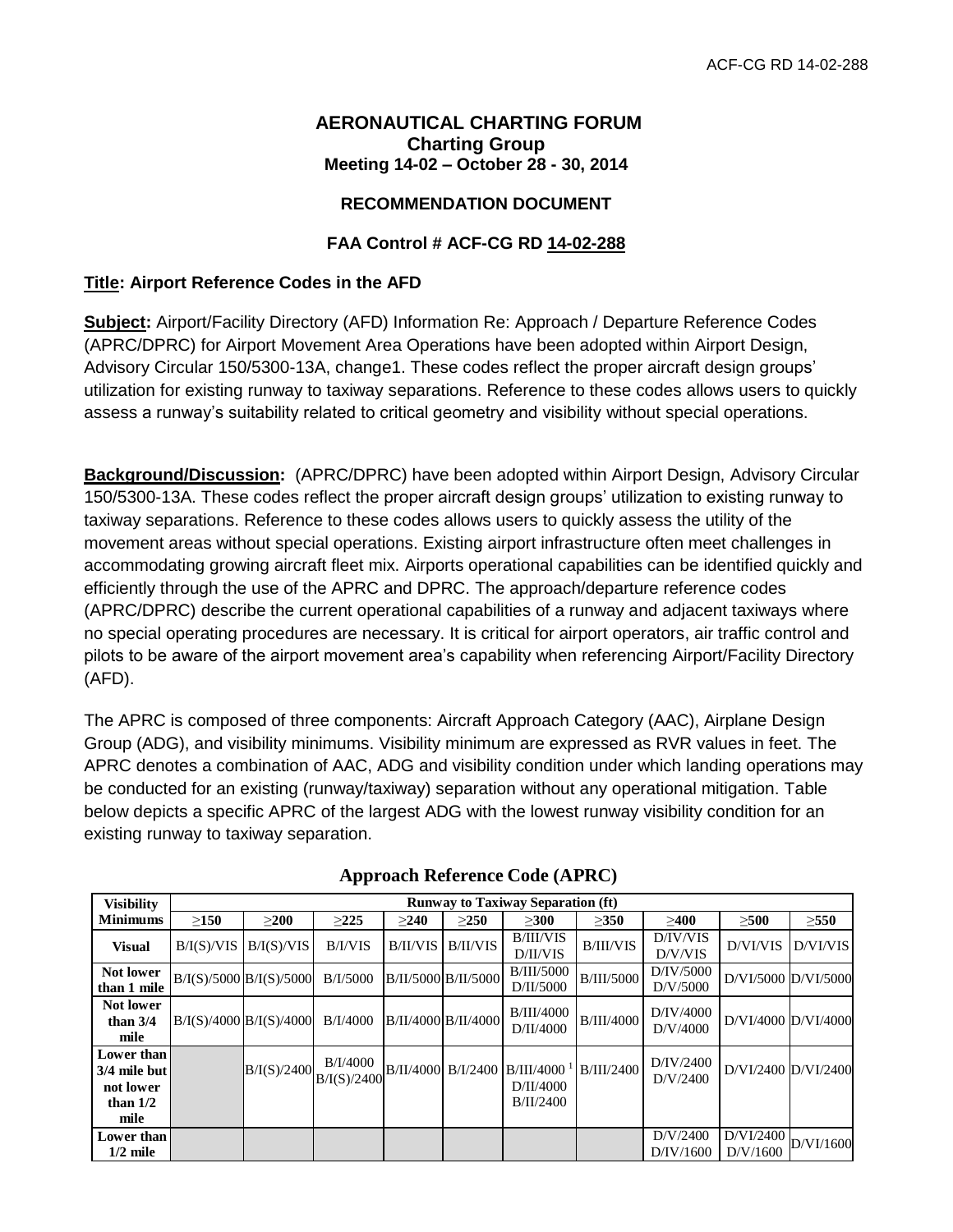**Notes:** (S) denotes small aircraft

Entries for Approach Category D also apply to Approach Category E. However, there are no Approach Category E aircraft currently in the civil fleet.

For ADG-VI aircraft with tail heights of less than 66 feet (20 m), ADG-V separation standards may be used.

#### **1. How to use this table:**

Each APRC entry denotes a combination of Aircraft Approach Category, Airplane Design Group, and visibility condition under which landing operations may be conducted without operational mitigations. Within an APRC, operations may be conducted by airplanes up to the AAC and ADG, and down to the visibility conditions noted. In this example, with visibility minimums of lower than 3/4 mile but not lower than 1/2 mile, the applicable APRCs are B/III/4000, D/II/4000, and B/II/2400. This means that following aircraft may land:

- Within Approach Categories A & B, Airplane Design Groups I(S), I, II, & III, down to 3/4 mile visibility.
- Within Approach Categories C & D, Airplane Design Groups I & II, down to 3/4 mile visibility.
- Within Approach Categories A & B, Airplane Design Groups I(S), I & II, down to 1/2 mile visibility.

The DPRC represents those aircraft that can take off from a runway while any aircraft are present on adjacent taxiways, under particular meteorological conditions with no special operational procedures. Table below allow a specific ADG to depart a runway based on a set runway to taxiway separation. **Departure Reference Code (DPRC)**

| $\geq 150$ | 225 | $\geq 240$ | $\geq 300$    | $\geq 400$  | $\geq 500$ |
|------------|-----|------------|---------------|-------------|------------|
| B/I(S)     | B/I | B/II       | B/III<br>D/II | D/IV<br>D/V | $D/VI^2$   |

|  | <b>Runway to Taxiway Separation (ft)</b> |  |  |  |  |  |
|--|------------------------------------------|--|--|--|--|--|
|--|------------------------------------------|--|--|--|--|--|

**Notes:** (S) denotes small aircraft

Entries for Approach Category D also apply to Approach Category E. However, there are no Approach Category E aircraft currently in the civil fleet.

**1.** Example: With a runway to taxiway separation of 300 feet, the following airplanes may depart:

- Within Approach Categories A & B, Airplane Design Groups I(S), I, II, & III.
	- Within Approach Categories C & D, Airplane Design Groups I & II.
	- Thus, an airplane of Approach Category C, Airplane Design Group III requires a runway to taxiway separation of 400 feet for departure.

**2.** For unrestricted operations by ADG-VI airplanes, a runway to taxiway separation of 500 feet is required. However, ADG-VI airplanes may depart with aircraft on the parallel taxiway where the runway to taxiway separation is as little as 400 feet as long as **no ADG-VI aircraft** occupy the parallel taxiway beyond 1500 feet of the point of the start of takeoff roll. When there is snow, ice or slush contamination on the runway, ADG-VI airplanes may depart with aircraft on the parallel taxiway where the runway to taxiway separation is as little as 400 feet as long as **no aircraft** occupy the parallel taxiway beyond 1500 feet of the point of the start of takeoff roll.

For reference, the Aircraft Design Group, (ADG) is determined by either the aircraft wingspan or tail height, whichever is most restrictive, as below.

| Group $#$ | Tail Height (ft [m])              | Wingspan (ft [m])               |
|-----------|-----------------------------------|---------------------------------|
|           | $< 20'$ ( $< 6$ m)                | $<$ 49' ( $<$ 15 m)             |
| Ш         | $20' - \times 30' (6 m \sim 9 m)$ | $49' - 79'$ (15 m $- 24$ m)     |
| ш         | $30' - < 45'$ (9 m $- < 13.5$ m)  | $79' - 118' (24 m - 36 m)$      |
| IV        | $45' - 60'$ (13.5 m $-$ < 18.5 m) | $118' - 171'$ (36 m $-$ < 52 m) |
|           | $60' - 66'$ (18.5 m $- 20$ m)     | $171' - 214'$ (52 m $-$ < 65 m) |
| VI        | $66' - <80'$ (20 m $- < 24.5$ m)  | $214' - 262'$ (65 m $-$ < 80 m) |

**Table 1-2. Airplane Design Group (ADG)**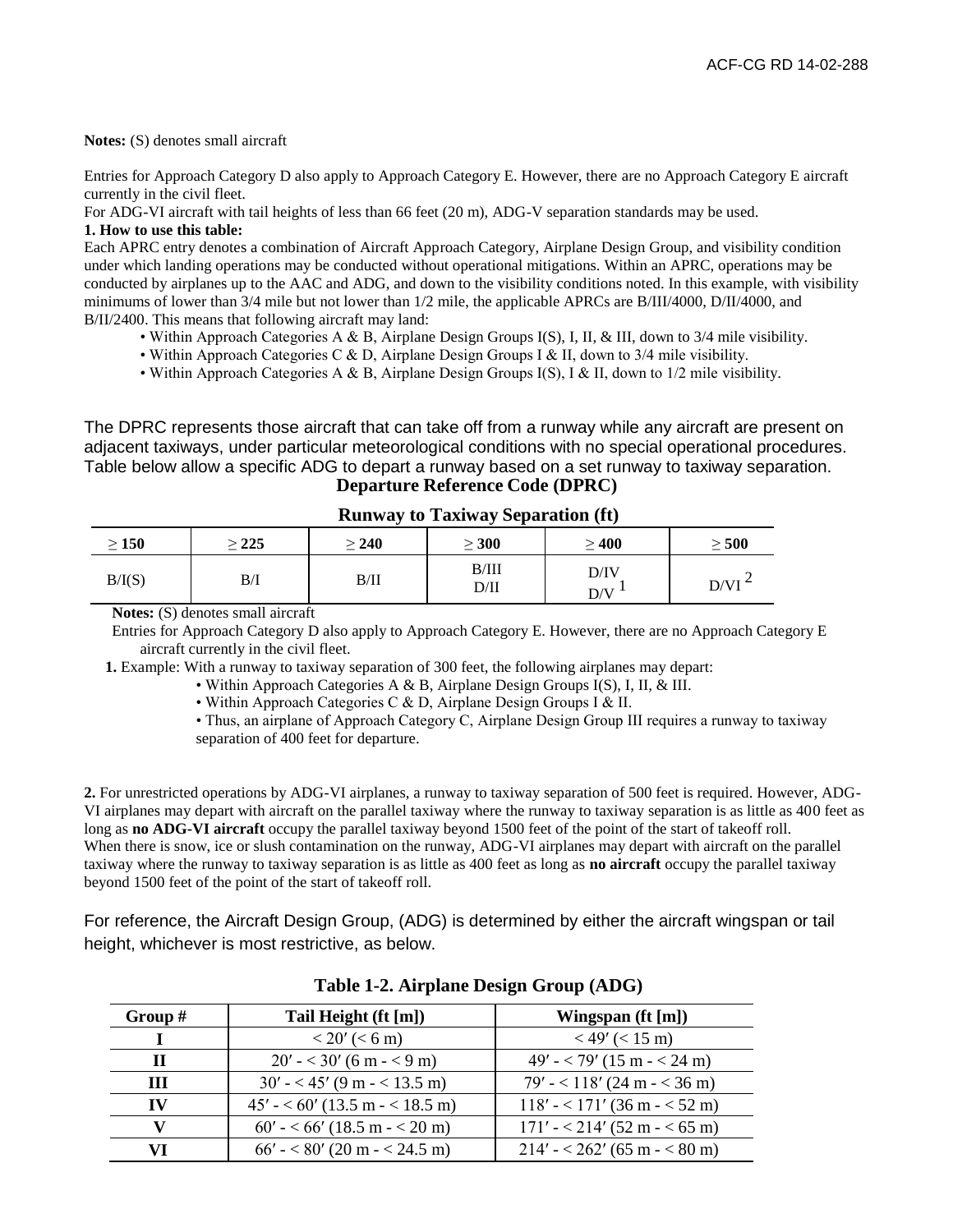The APRC, ADG and DPRC tables above are not intended for pilot use. However, they do contain useful operational information identifying runway and taxiway capabilities in accommodating largest ADG movement with no special operational mitigation.

**Recommendations:** The AFD should clearly reference approach and departure codes applicable to the airport's movement areas where special operations are not needed. This information could be included as a separate section and listed by runway, similar to Runway Declared Distance Information.

For example, at Indianapolis Intl (IND):

APPROACH, DEPARTURE REFERENCE CODE PER APPLICABLE RUNWAY

RWY05L APRC D/VI/2400, DPRC D/VI, RWY05R APRC B/II/2400, DPRC B/III, D/II, RWY14 APRC D/V/2400, D/IV/1600, DPRC D/IV, D/V, RWY23L APRC B/III/2400, DPRC B/III, D/II, RWY23R APRC D/VI/2400, D/IV/1600, DPRC D/VI

# **Comments:**

**Submitted by:** Khalil Kodsi, Bryant Welch **Organization:** FAA/AAS-100, FAA/AFS-410 **Phone:** (202) 267-7553, (202) 267-8981 **E-mail:** [khalil.kodsi@faa.gov,](mailto:khalil.kodsi@faa.gov) bryant.welch@faa.gov **Date:** October 8, 2014

## **MEETING 14-02**

Bob Bonanni, AAS-100, briefed the issue. Bob described [Airport Reference Codes and how they are](http://www.faa.gov/air_traffic/flight_info/aeronav/acf/media/Presentations/14-02-RD288-Airports_Ref_codes.pdf)  [utilized.](http://www.faa.gov/air_traffic/flight_info/aeronav/acf/media/Presentations/14-02-RD288-Airports_Ref_codes.pdf) These codes reflect the proper aircraft design groups' utilization for existing runway to taxiway separations. The airport reference codes make up a new element of the operational procedures at an airport for the airport operator and ATC to utilize. The airport reference codes are not meant to be restrictive and are a tool to allow users to quickly assess runway suitability. Bob proposed that these codes appear in the AFD.

Khallil Kodsi, AAS-100, reviewed the operating parameters associated with the airport reference codes. The airport reference codes have been published and made available via Advisory Circular 150/5300- 13A. The responsibility for the use of these codes falls upon airport management.

Lynette Jamison, AJR-B1, inquired as to how many airports would be impacted by the airport reference codes. Khallil responded that currently over 3,500 airports have received the codes and more are being added.

Discussion shifted to how pilots were expected to utilize the codes. Rich Boll, NBAA asked several operational questions from a pilot perspective. He inquired as to whom at an airport would be alerting aircraft that they cannot taxi or depart from an airport based on these codes. Are these codes really for the pilot? Why should they be published in the AFD?